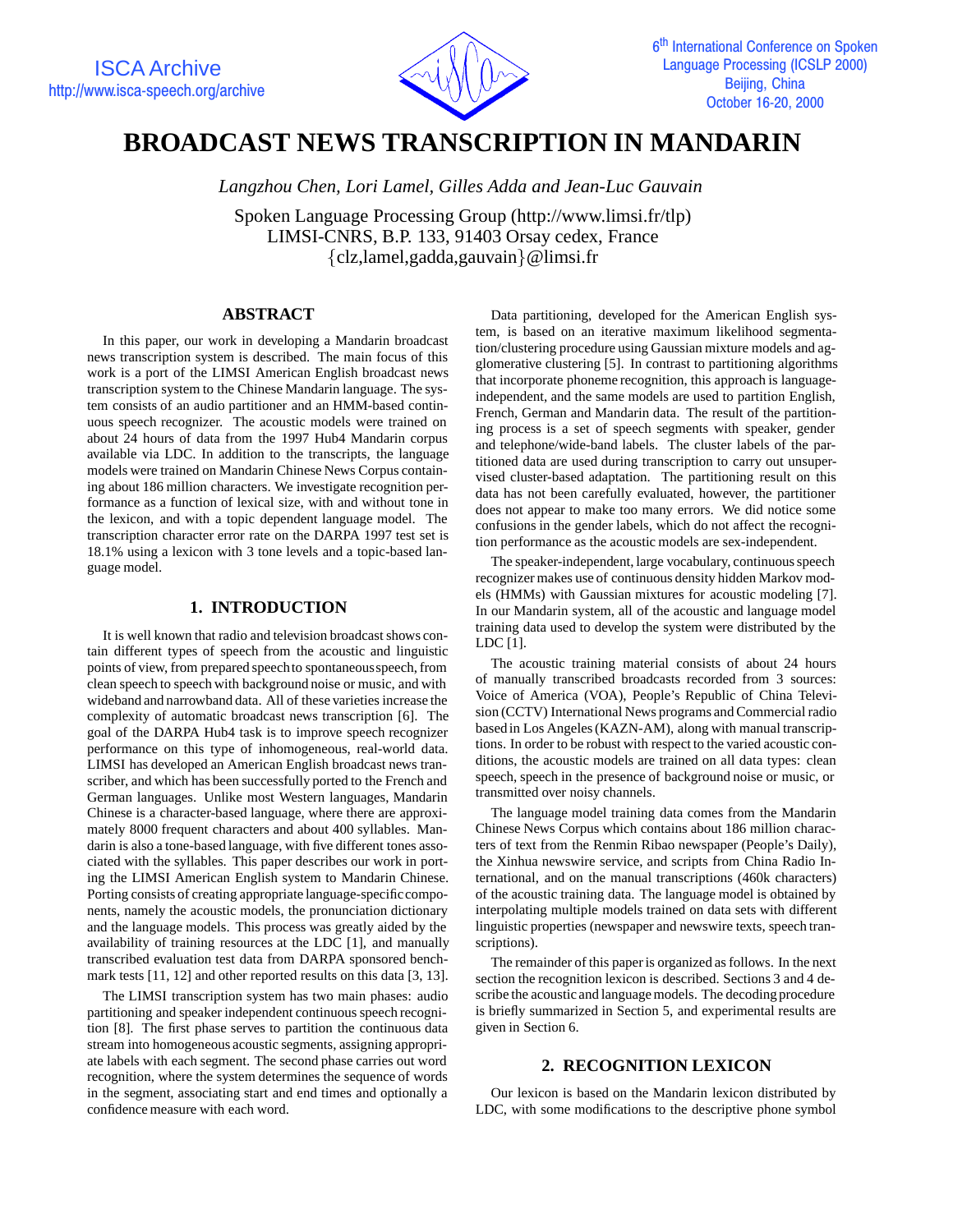

**Figure 1:** Percent of lexical items as a function of word length in the 50k lexicon and in the training texts.

set and additional lexical entries. The LDC lexicon was developed for use in the Hub5 LVCSR (Large Vocabulary Conversational Speech Recognition) task, and contains a total of 44,405 words with phonemic transcriptions, tone markers (5 levels) and additional information on the morphology and frequency of occurrence in the Xinhua newswire texts and the Hub5 CallHome corpus. The additional entries consist of about 4300 frequent Chinese characters and 3000 words selected from the Mandarin News text corpus. The full lexicon contains a total of 50,590 entries. Most of the additional words added to the LDC lexicon are proper names of people and places that occur frequently in news, but are much less common in conversational speech. These additional words are selected using the maximum match method, which is the the most popular method for Chinese word segmentation. It matches the text in a sentence with the longest item in the lexicon, so as to determine a complete parse of the sentence. This method, which is simple and fast, is as follows: The training texts are first segmented using the entries in the LDC lexicon, which resulted in a word stream where the unknown words (i.e., those words not in the LDC lexicion) are segmented into individual characters. The single character words are then concatenated to form new two-character words if the frequency of occurrence and the mutual information of two character sequence is greater than a threshold. These new two-character words are added to the lexicon and the same procedure is applied to segment the texts using the new lexicon, to form three-character words by combining a single-character word and a two-character word according to the same frequency and mutual information criteria. This procedure was carried out iteratively to obtain additional words from 2 characters to 6 characters in length. All the additional words were manually verified to ensure to remove character strings without any semantic meaning. The result of the process was a list of 3000 additional words.

Because Mandarin Chinese is a character-based language, any Chinese text can be covered by a character string. This means that if all individual characters are included in the recognition lexicon, there is no problem of out-of-vocabulary items. In the extreme case, the recognition vocabulary can contain only characters (there are only about 8000 frequent characters in Mandarin), and character-based language models can be estimated. However, including some multi-character words in the lexicon can significantly reduce the character perplexity.

The text corpus was segmented using the 50k lexicon. Figure 1



**Figure 2:** Word coverage vs. lexicon size for training corpus and developing corpus

shows the distribution of the lexical entries as a function of the number of characters in the lexicon and in the training corpus. The lexical coverage of both the training and development corpora as a function of word frequency is shown in Figure 2. Two character words are the most frequent in the lexicon, and account for over 60% of all word occurences. It can be seen that the 20% most frequent words cover almost 95% of all word occurrences in the training corpus and 94% of the development corpus. With the 40% most frequent words, a lexical coverage of over 97% is obtained for both corpora. These curves suggest that it could be interesting to use a mixed lexicon containing both characters and a set of frequent words.

Three additional lexicons were developed, each of which is a subset of the full 50k lexicon.

- 1. A 7k lexicon that is composed only of characters
- 2. A lexicon composed of all frequent characters and the 20% most frequent multi-character words. This lexicon contains about 15k entries.
- 3. A lexicon containing all frequent characters and the 40% most frequent multi-character words. This lexicon contains about 24k entries.

The lexica are represented using a base set of 39 phones, including specific phones for silence, breath noise, a filler vowel and a filler consonant. (This is a slightly modified set of phones compared to the original LDC lexicon which distinguised 38 phone units.) Two pronunciation lexica were developed differing only in whether or not different tones are distinguished. For pronunciations with tone, we distinguish only 3 tones: flat (tones 1 and 5), rising (tones 2 and 3), and falling (tone 4).

## **3. ACOUSTIC MODELING**

The recognition feature vector contains 39 cepstral parameters derived from a Mel frequency spectrum estimated on the 0-8kHz band every 10ms. For each 30ms frame the Mel scale power spectrum is computed, and the cubic root taken followed by an inverse Fourier transform. Then LPC-based cepstrum coefficients are computed. The cepstral coefficients are normalized on a segment-cluster basis using cepstral mean removal and variance normalisation. Thus each cepstral coefficient for each cluster has a zero mean and unity variance. The 39-component acoustic feature vector consists of 12 cepstrum coefficents and the log energy, along with the first and second order derivatives.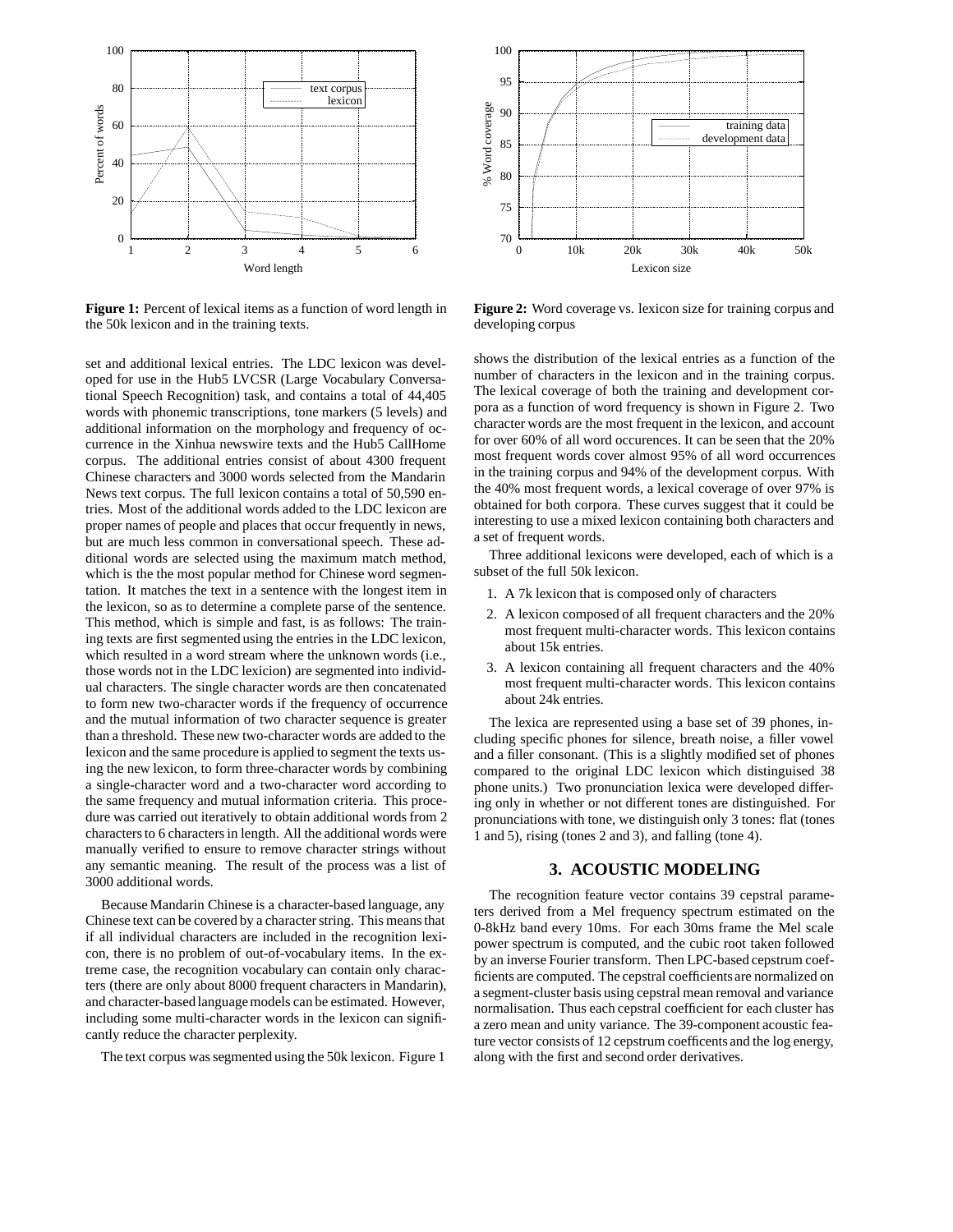The acoustic models are triphone-based context-dependent, phone models, which may be dependent of not on the position of the phone in the word. For trigram decoding, depending on the models set have about 3000-5000 phone contexts (with about 4000 tied-states and 16 Gaussians per mixture) for a total of about 50k Gaussians. Larger tied-state models are used for 4-gram decoding, with about twice as many contexts, and 32 Gaussians per state. Different acoustic model sets of similar size were built for the two sets of pronunciations, with tone and without tone.

We have not explictly modeled the tone information in the feature vector, but model separately phones with different tones. After state tying, the number of Gaussians of the acoustic models with and without tone have roughly the same number of parameters, however, the number of context-dependent models is typically larger when tone is represented. A decision tree was designed for state-tying. A sef of 73 questions which concern the distinctive features of phone, the different tones, and the neighboring phones have been used to control the tying.

## **4. LANGUAGE MODEL**

The language models were trained on the text corpora distributed by the LDC [1] containing about 186 million characters, and the transcriptions of the acoustic training data, 460k characters. The text data come from three sources:

- 1994-1996 China Radio International: 86.7M characters
- 1991-1996 People's Daily: 89.2M characters
- 1994-1996 Xinhua News Agency 9.9M characters

A portion of the transcripts was set aside for use as development texts. This portion, corresponding to the 1997 development test data, contains a total of 14.6k characters.

Prior to estimating the language models, the character stream was segmented into words using the maximum match method. For each lexicon, character based and word based 4-gram language models were trained on the text data, and then interpolated with a 3-gram LM trained on the transcriptions of the audio material. The perplexity of the development text data using the word based interpolated model is 192.6. For reference, a 4-gram LM trained only on the text data gives a word perplexity of 722 and the 3-gram trained on the audio transcripts yields a perplexity of 385 on the development text set.

We carried out some experiments with topic dependent language models [10]. Compared with a general language n-gram model, topic dependent models are trained using topic-specific corpora. These models therefore have a better predicting ability for one of the specific domains than a general model. We divided the training corpus into different topic-dependent subcorpora and trained different language models on these to obtain a more accurate language model.

In order to train topic dependent language models, we needed to solve the problem of text corpus clustering. Our clustering algorithm is based on a list of topic dependent keywords. A keyword is a word that is representative of a particular topic. A keyword usually occurs frequently in articles related to the keyword topic, and seldomly occurs in others articles. Assuming that we have a corpus which is composed of m articles  $A_1, A_2, ..., A_m$ , a word  $w_i$  is declared a keyword after looking at the distribution of the values  $Pr(A_j | w_i)$  for all  $A_j$  (using the relative frequencies  $N(w_i, A_i)/N(w_i)$  as estimates). Based on this histogram the articles are separated in two disjoint classes by maximizing the

difference between the class means. We assume that  $w_i$  is a keyword if this difference is greater than an empirically determined threshold. Using this approach a list of about 3000 keywords was identified. A topic was then associated to each keyword. This has been done semi-automatically. In our system 8 topics were determined, corresponding to very broad categories: international politics, national politics, economics, sports, legal issues, history, arts & leisure, and science & technology.

Based on the keyword and topic lists the corpus clustering procedure is as follows:

- 1. The entire text corpus is first segmented into stories. If an article is longer than 3000 words, we try to detect topic change points in the article, by comparing the similarity of the texts on the two sides of each potential change point. This is based on a vector space model where the cosine of the angle between the two vectors is computed, and local maxima are chosen as change points. Potential changes points are proposed every sentence, using a window of 40 sentences. For shorter articles we assume that the article is made of only one story.
- 2. The articles (or stories) are then associated to the different topics. If  $Pr(A_i|w_i)$  is greater than a threshold, then  $A_i$  is associated with the topic associated to keyword  $w_i$ . If more than one keyword is located in the article then the story is associated with multiple topics.
- 3. Finally a language model is trained for each topic using all the stories associated to that topic. The resulting LMs are then interpolated with a LM trained on the transcriptions of the acoustic training data. The interpolation weights are estimated with the EM algorithm on the development set.

The word perplexity of the topic mixture models on the development data is 177.3, which is significantly lower than 192.6 the perplexity of the general Mandarin 4-gram model.

#### **5. DECODING**

Word recognition is performed in three steps: 1) initial hypothesis generation, 2) word graph generation, 3) final hypothesis generation [6, 4].

Step 1: Initial Hypothesis Generation - This step generates initial hypotheses which are then used for cluster-based acoustic model adaptation. This is done via one pass cross-word trigram decoding with gender-specific sets of position-dependent tied state triphones and a trigram language model.

Step 2: Word Graph Generation - Unsupervised acoustic model adaptation is performed for each segment cluster using the MLLR technique [9]. A word graph is generated for each segment in a one pass trigram decoding using position-dependent, tied-state triphones (16 Gaussians per state) and the trigram language model used in step 1.

Step 3: Final Hypothesis Generation - The final hypothesis is generated after a second MLLR adaptation using the word graphs, a 4-gram model and a 32-Gaussian version of the acoustic models used in step 2.

#### **6. EXPERIMENTAL RESULTS**

The transcription system was evaluated on the 1997 NIST Hub4 Mandarin evaluation data containing 1h of speech. The test data come from the same sources as the training data, that is